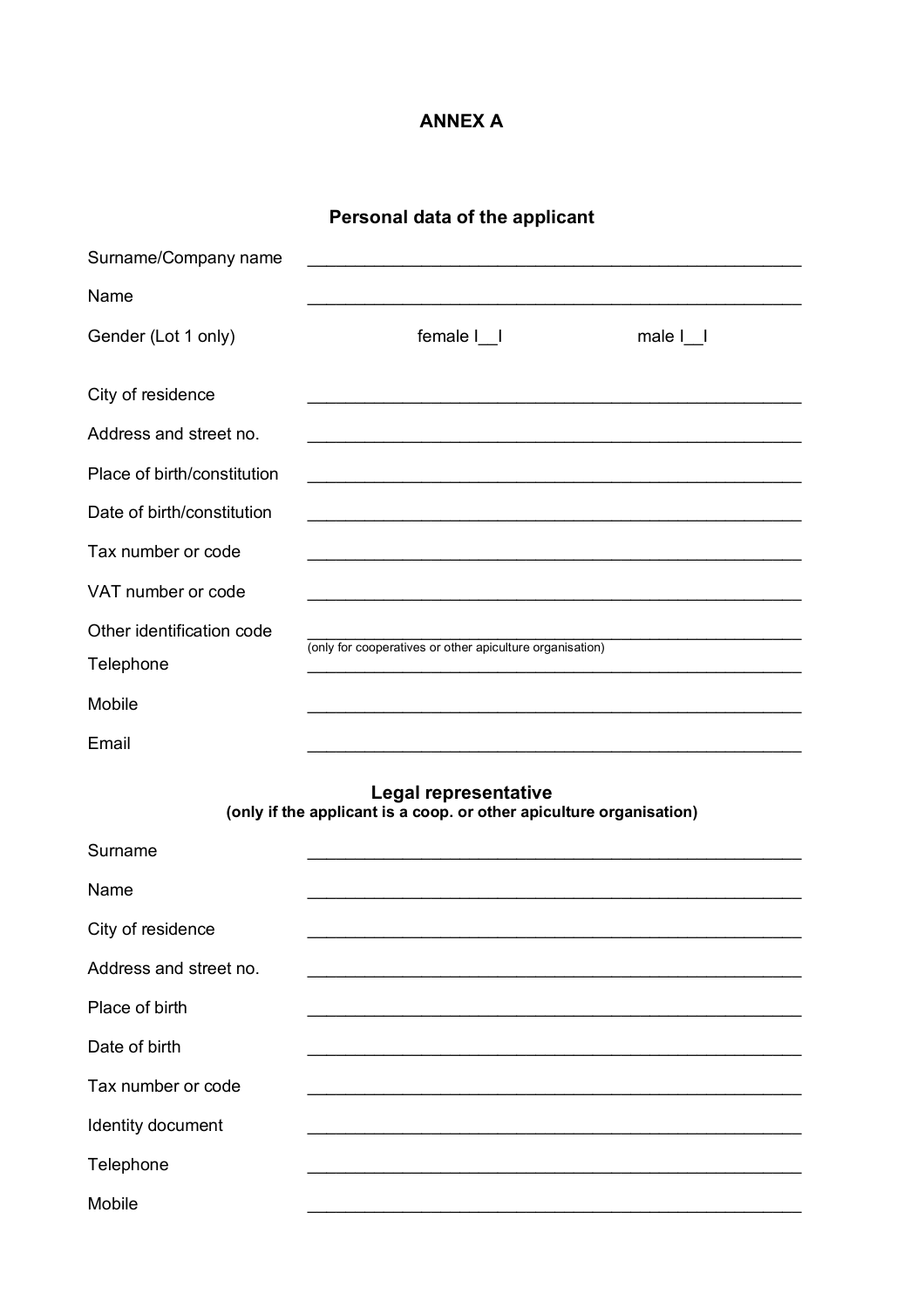Email **Email and the contract of the contract of the contract of the contract of the contract of the contract of the contract of the contract of the contract of the contract of the contract of the contract of the contract** 

# **Request for funding**

## **Description of the operation**

| Purchase of                 | Amount | <b>Net Unitary</b><br>Cost (ILS) | <b>Total Cost</b><br>(ILS) |
|-----------------------------|--------|----------------------------------|----------------------------|
| Beehives (1)                |        |                                  |                            |
| Clothing (2)                |        |                                  |                            |
| Uncapping gear              |        |                                  |                            |
| Honey extraction tools      |        |                                  |                            |
| Purification equipment      |        |                                  |                            |
| <b>Quality control</b>      |        |                                  |                            |
| $\%$<br>VAT                 |        |                                  |                            |
| Total cost of the operation |        |                                  |                            |

### LOT<sub>1</sub>

| The beekeepers have                                                                                                                   |                |         |
|---------------------------------------------------------------------------------------------------------------------------------------|----------------|---------|
| 1.1 attended the courses organised by the Bee the Change project                                                                      | I IYES         | I INO   |
| The beekeepers intend to                                                                                                              |                |         |
| 1.2 form an association together in a joint beekeeping activity                                                                       | <b>I_I YES</b> | $I$ NO  |
| 1.3 be associated with one of the beekeeper cooperatives in Ramallah<br>and/or Jenin or avail of their services on a continuous basis | <b>I_I YES</b> | I_INO   |
| 1.4 perform nomadism on officinal cultures                                                                                            | <b>I_IYES</b>  | I_I NO  |
| 1.5 enter into pollination agreements                                                                                                 | <b>I_IYES</b>  | I_INO   |
| in addition to points 1.2/1.3/1.4/1.5 is presented in the annex                                                                       |                |         |
| LOT <sub>2</sub>                                                                                                                      |                |         |
| The applicant organisation:                                                                                                           |                |         |
| 2.1 is a partner of the Bee The Change project                                                                                        | <b>I_IYES</b>  | I_I NO  |
| 2.2 presents operations in line with the objectives<br>of the Bee The Change project                                                  | <b>I_I YES</b> | $I$ INO |
| 2.3 presents operations capable of involving new beekeepers                                                                           | I IYES         | I INO   |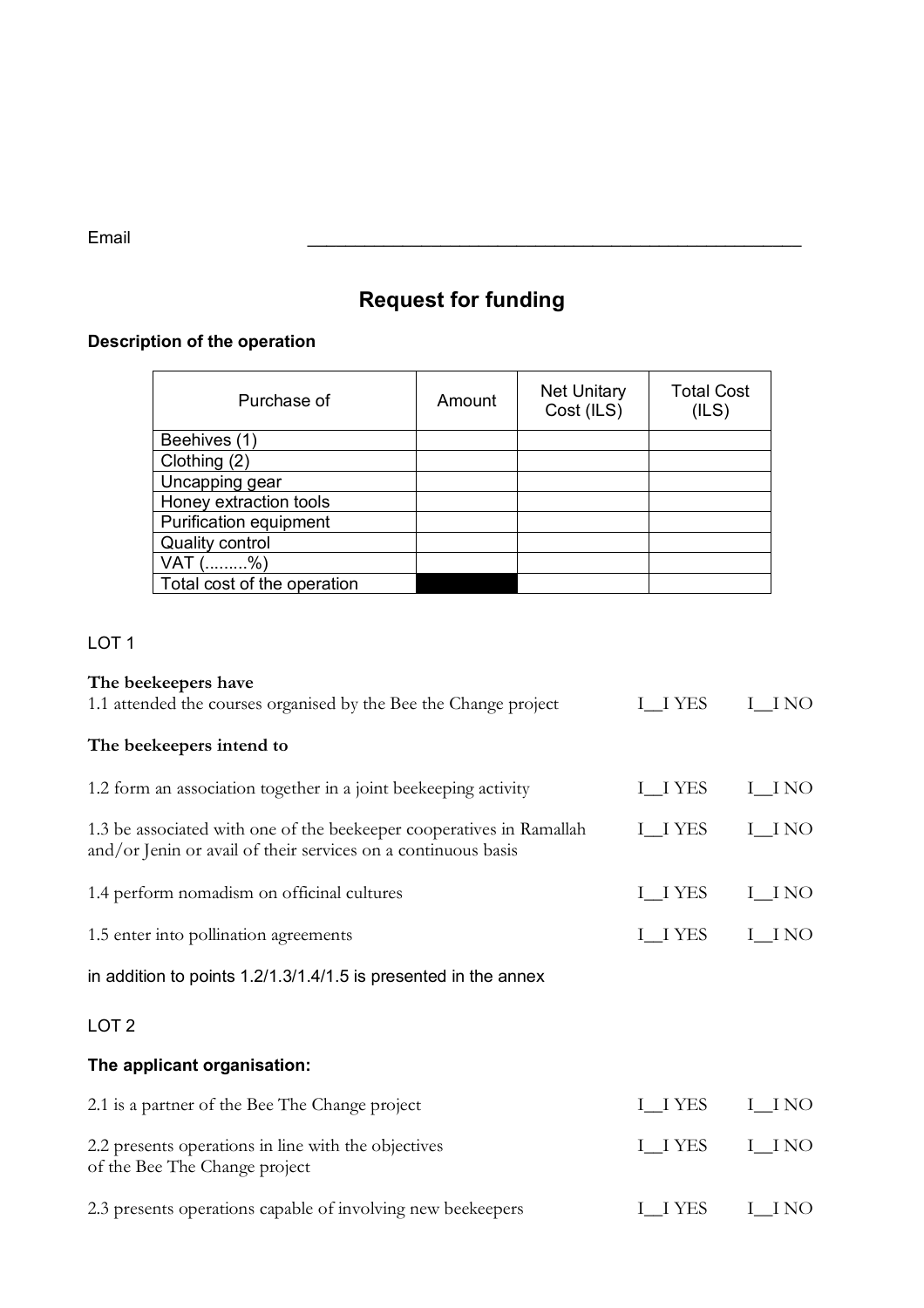in the areas of operation involved (Ramallah and Jenin)

2.4 presents operations capable of involving new beekeepers II I YES II NO in other areas in Palestine

To complete points 2.2/2.3/2.4, such is to be presented in the annexed report.

### **COMMITMENTS AND CONSTRAINTS**

#### **The applicant declares:**

- being in possession of all the necessary requirements confirming that stated in the application;
- that everything presented in the answers to the questions is true;
- to having tested for varroasis via the appropriate forms in the lot and products with ministerial approval or equivalent;
- not using antibiotics for any therapeutic purpose;
- being aware that the materials, equipment and miscellaneous items financed must be kept on the farm for a minimum period of five years from the date of actual acquisition.

#### **and undertakes:**

- to notify the Committee of any changes to that indicated in the request;
- to communicate the exact location in which the equipment shall be stored and can be viewed;
- to ensure the accuracy of the data regarding your identity and the bank account provided for the receipt of the amounts distributed by the Bee The Change project;
- to supplement this application, as well as to provide any other necessary documentation, as required by Bee The Change's technical management.

#### **PLEASE NOTE**

The present financing application does not constitute a right to receive aid.

Acceptance of this application for aid is conditional on the positive verification:

- of the same selective criteria as set out in the notice;
- of the administrative and/or in-house check by the Bee The Change Committee or Delegate.